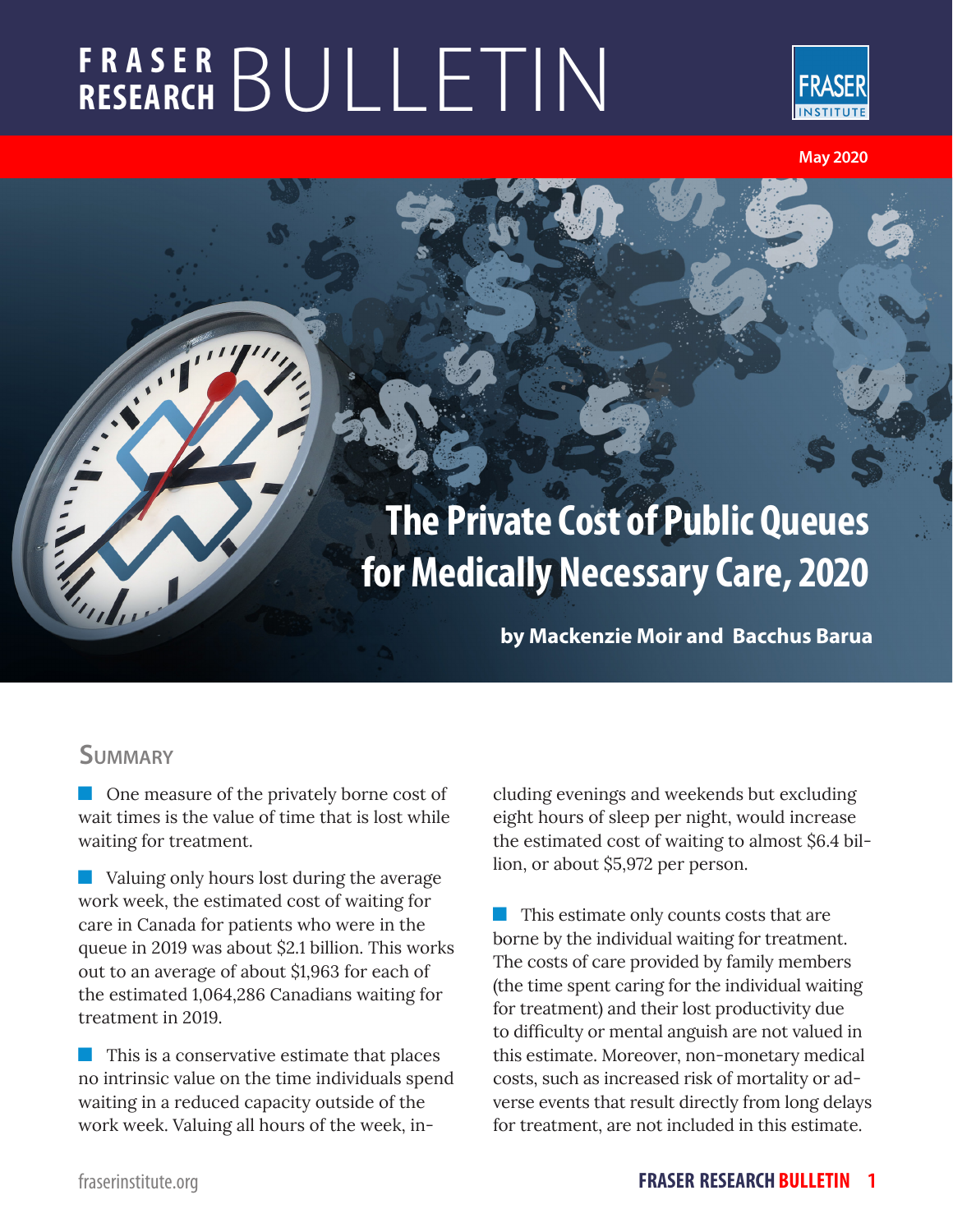#### **Introduction**

In December 2019, the Fraser Institute released its 29th annual measurement of waiting times for medically necessary treatments in Canada (Barua and Moir, 2019). The study reported that the national median waiting time from specialist appointment to treatment was 10.8 weeks in 2019, which is 0.2 weeks shorter than in 2018. However, the total wait between referral from a general practitioner and receipt of treatment

was 20.9 weeks in 2019—longer than the 19.8 weeks reported in 2018.

However, the measurement of waiting times, or the examination of the absolute delay Canadians must endure in order to receive medically necessary care, is only one way of looking at the burden of waiting for health care. We can also calculate the privately borne cost of waiting: the value of the time that is lost while waiting for treatment.**<sup>1</sup>**

#### **Table 1: Estimated Number of Procedures for which Patients are Waiting after Appointment with Specialist, by Specialty, 2019**

|                             | <b>BC</b> | <b>AB</b> | <b>SK</b>      | <b>MB</b> | ON                     | QC     | <b>NB</b> | <b>NS</b>      | <b>PE</b> | <b>NL</b> | <b>CAN</b> |
|-----------------------------|-----------|-----------|----------------|-----------|------------------------|--------|-----------|----------------|-----------|-----------|------------|
| <b>Plastic Surgery</b>      | 5,409     | 4,041     | 452            | 627       | 3,669                  | 2,318  | 688       | 369            |           | 186       | 17,760     |
| Gynaecology                 | 3,993     | 5,505     | 747            | 975       | 8,004                  | 4,232  | 1,411     | 852            |           | 584       | 26,303     |
| Ophthalmology               | 30,362    | 19,883    | 10,826         | 14,042    | 43,862                 | 24,265 | 2,964     | 6,838          | 1,520     | 6,503     | 161,067    |
| Otolaryngology              | 3,781     | 5,305     | 1,791          | 1,265     | 9,376                  | 7,605  | 1,083     | 1,335          | 97        | 528       | 32,167     |
| <b>General Surgery</b>      | 18,862    | 15,721    | 2,791          | 5,448     | 27,392                 | 7,061  | 1,809     | 6,599          |           | 2,605     | 88,289     |
| Neurosurgery                | 1,547     | 2,070     | 330            | 231       | 3,031                  | 1,015  | 718       | 56             |           |           | 8,997      |
| Orthopaedic Surgery         | 14,824    | 21,518    | 5,266          | 7,332     | 53,834                 | 25,887 | 6,767     | 8,398          |           | 1,552     | 145,379    |
| Cardiovascular<br>Surgery   | 330       | 56        |                | 3         | 434                    | 485    | 39        | $\overline{2}$ |           | 55        | 1,405      |
| Urology                     | 6,664     | 3,902     |                | 968       | 16,279                 | 4,374  | 1,292     | 2,376          |           | 16        | 35,871     |
| <b>Internal Medicine</b>    | 14,002    | 18,662    | 2,183          | 3,830     | 15,743                 | 2,356  | 722       | 4,879          | 304       | 1,422     | 64,101     |
| <b>Radiation Oncology</b>   | 69        | 33        | $\overline{4}$ | 3         | 430                    | 249    |           | 45             | 3         | 8         | 845        |
| <b>Medical Oncology</b>     | 301       | 79        | 32             |           | 1,291                  | 309    | 16        | 32             | 7         | 14        | 2,082      |
| Residual                    | 66,051    | 77,752    | 22,151         | 30,286    | 163,522                | 62,459 | 14,478    | 24,342         | 3,255     | 15,727    | 480,022    |
| Total                       | 166,195   | 174,529   | 46,573         |           | 65,008 346,867 142,616 |        | 31,987    | 56,123         | 5,186     | 29,201    | 1.064.286  |
| Proportion of<br>Population | 3.3%      | 4.1%      | 4.0%           | 4.8%      | 2.4%                   | 1.7%   | 4.1%      | 5.8%           | 3.4%      | 5.6%      | 2.9%       |

Notes: a) Totals may not match sums of numbers for individual procedures due to rounding.

b) All data regarding oncology refer only to procedures done in hospitals. Most cancer patients are treated in cancer agencies. Therefore, the oncology data must be regarded as incomplete.

Source: Barua and Moir, 2019.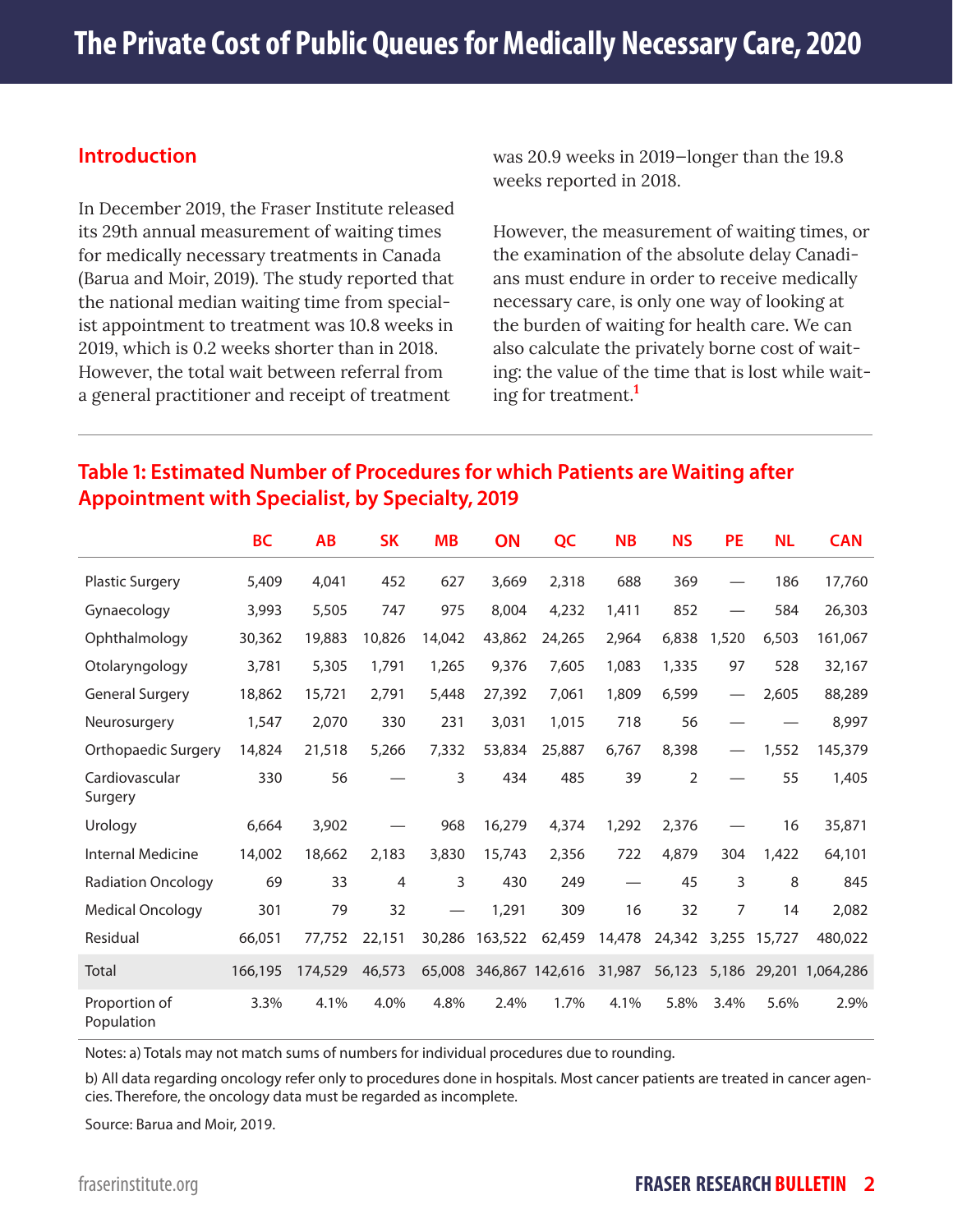#### **The privately borne cost of waiting for care**

One way of estimating the privately borne cost of waiting for care in Canada was originally developed by Steven Globerman and Lorna Hoye (1990).**<sup>2</sup>** They calculated the cost of waiting by estimating the amount of time that could not be used productively by a patient while waiting for treatment.

Globerman and Hoye's methodology is relatively straightforward. First, multiply the number of patients waiting for treatment by the wait times for those treatments in order to derive an estimate of the total number of weeks all patients will spend waiting for care. Then multiply this value by a measure of the proportion of time spent waiting for treatment that is rendered unproductive owing to the physical and emotional impact of an untreated medical condition. The monetary value of this lost productive time can then be projected.

In 2019, an estimated 1,064,286 Canadians were waiting for care after an appointment with a specialist (table 1). These Canadians were expected to wait, on average, for 10.8 weeks in order to receive medically necessary treatment. Of course, the wait times patients faced varied significantly across provinces and medical specialties (table 2). Multiplying the number of Canadians waiting in each of the 12 medical specialties in each of the 10 provinces by the weighted median wait time for that medical specialty in that province gives a rough estimate**<sup>3</sup>** of the total amount of time that Canadians waited for treatment in 2019: about 15.5 million weeks. This estimate is lower than the 16 million weeks estimated for 2018 due to a decrease in wait times for this segment and the estimated number of Canadians waiting for care (Barua and Moir, 2019; Barua and Jacques, 2019).

Globerman and Hoye's original estimate for the cost of waiting, which came from responses to a survey of physicians, used specialty-specific measures of the proportion of patients who were "experiencing significant difficulty in carrying on their work or daily duties as a result of their medical conditions" (1990: 26). The proportions they estimated ranged from 14% of patients in gynaecology to 88% in cardiovascular surgery, and averaged 41% overall (Globerman with Hoye, 1990; Esmail, 2009a). The estimates of lost productivity measured by Globerman and Hoye cannot necessarily be applied today because of advances in medicine and the medical system's ability to deal with pain and discomfort with pharmaceuticals. These advances may allow many Canadians who are suffering significant difficulties to function at a higher level today than they would have in 1990, or even to maintain their normal activity levels. For this reason, our estimation of the cost of waiting in 2019 is based on more recent data from Statistics Canada's Canadian Community Health Survey [CCHS]. Specifically, the survey's Health Services Access Subsample [HSAS] provides estimates for the number of patients whose lives were affected by the wait for nonemergency surgery. Using data from the most recent HSAS, Ren and Barua (2017) estimated that 13.2% of people were adversely affected by their wait for non-emergency surgery in 2013 (Statistics Canada, 2014). This percentage is below even the lowest specialty-specific measure estimated by Globerman and Hoye (1990).**<sup>4</sup>**

An assumption that 13.2% of people waiting for treatment in 2019 experienced significant difficulties in their daily lives as a result of their untreated medical condition, and thus lost productivity while waiting for treatment, results in an estimate that roughly 2.1 million weeks were "lost" while patients waited for treatment. However, because this estimate is based on the as-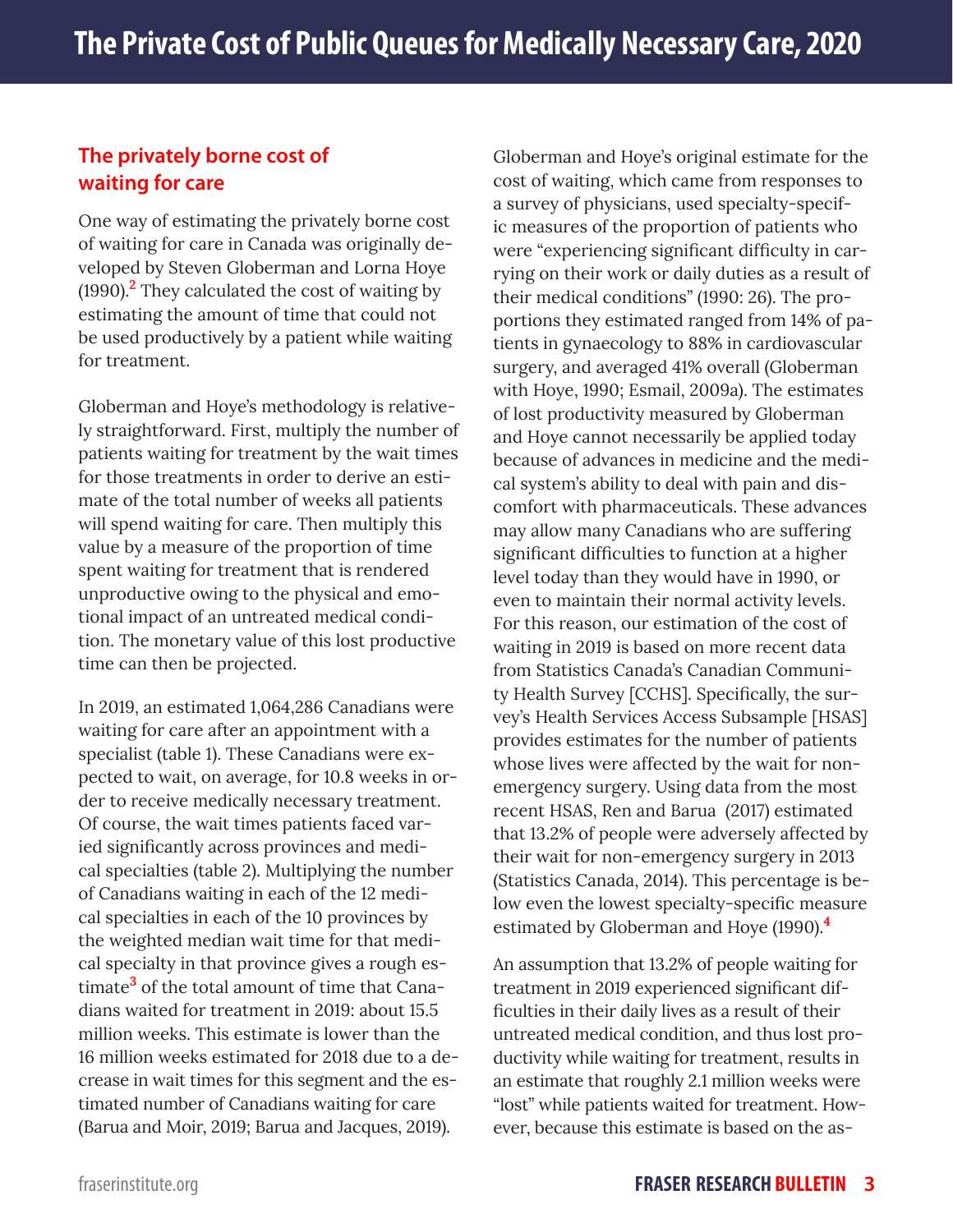#### **Table 2: Median Patient Wait for Treatment after Appointment with Specialist, by Specialty, 2019 (in Weeks)**

|                                       | <b>BC</b> | <b>AB</b> | <b>SK</b> | <b>MB</b>                                 | ON   | QC   | <b>NB</b> | <b>NS</b> | <b>PE</b>                | <b>NL</b>         | <b>CAN</b> |
|---------------------------------------|-----------|-----------|-----------|-------------------------------------------|------|------|-----------|-----------|--------------------------|-------------------|------------|
| <b>Plastic Surgery</b>                | 32.9      | 26.1      | 15.3      | 17.8                                      | 8.3  | 8.8  | 20.9      | 14.0      | $\equiv$                 | 10.3              | 15.3       |
| Gynaecology                           | 11.1      | 12.7      | 6.6       | 7.5                                       | 7.1  | 8.8  | 17.4      | 10.1      | $\overline{\phantom{0}}$ | 5.0               | 9.0        |
| Ophthalmology                         | 19.6      | 17.2      | 31.3      | 46.1                                      | 13.0 | 9.5  | 17.1      | 20.0      | 40.9                     | 40.7              | 16.1       |
| Otolaryngology                        | 14.8      | 20.8      | 15.2      | 14.7                                      | 9.1  | 10.4 | 17.3      | 19.8      | 8.9                      | 9.8               | 12.0       |
| <b>General Surgery</b>                | 7.1       | 10.0      | 4.4       | 9.3                                       | 4.7  | 5.0  | 10.6      | 11.4      |                          | 5.7               | 6.4        |
| Neurosurgery                          | 10.2      | 20.7      | 10.2      | 12.0                                      | 7.6  | 5.2  | 32.9      | 6.0       |                          | $\hspace{0.05cm}$ | 9.7        |
| Orthopaedic Surgery                   | 18.9      | 32.5      | 22.2      | 31.7                                      | 22.3 | 21.6 | 43.8      | 44.4      |                          | 19.2              | 24.5       |
| Cardiovascular Surgery<br>$(Urgent)*$ | 1.4       | 1.0       |           | 2.0                                       | 0.8  | 1.2  | 1.0       | 1.4       |                          | 4.2               | 1.1        |
| Cardiovascular Surgery<br>(Elective)  | 5.1       | 12.0      |           | 7.3                                       | 3.9  | 7.2  | 24.0      | 5.7       |                          | 27.2              | 6.3        |
| Urology                               | 6.1       | 6.0       |           | 6.8                                       | 4.0  | 6.7  | 9.3       | 8.9       |                          | 2.0               | 5.2        |
| Internal Medicine                     | 10.2      | 20.1      | 8.3       | 13.8                                      | 5.9  | 4.3  | 10.8      | 18.8      | 7.0                      | 7.7               | 9.7        |
| <b>Radiation Oncology</b>             | 4.9       | 2.8       | 2.5       | 2.0                                       | 2.0  | 3.8  |           | 4.9       | 2.5                      | 1.6               | 2.6        |
| <b>Medical Oncology</b>               | 3.9       | 1.5       | 1.5       | $\qquad \qquad \overline{\qquad \qquad }$ | 2.0  | 2.0  | 1.0       | 1.5       | 5.0                      | 1.3               | 2.1        |
| Weighted Median                       | 11.3      | 16.0      | 13.7      | 19.2                                      | 8.0  | 9.1  | 18.5      | 17.1      | 20.5                     | 12.4              | 10.8       |

Note: To calculate the total weeks of waiting for care, only Cardiovascular Surgery (Urgent) was used.

Source: Barua and Moir, 2019.

## **Table 3: Average of Average Hourly and Weekly Wages, by Province, January to December 2019**

|                                                                                                                            | BC.   | AB.   | SK –        | <b>MB</b> |       | ON OC NB |                         | NS 1999 and 1999 and 1999 and 1999 and 1999 and 1999 and 1999 and 1999 and 1999 and 1999 and 1999 and 1999 and 1999 and 1999 and 1999 and 1999 and 1999 and 1999 and 1999 and 1999 and 1999 and 1999 and 1999 and 1999 and 199 | <b>PE</b> | NL.   | <b>CAN</b> |
|----------------------------------------------------------------------------------------------------------------------------|-------|-------|-------------|-----------|-------|----------|-------------------------|--------------------------------------------------------------------------------------------------------------------------------------------------------------------------------------------------------------------------------|-----------|-------|------------|
| Nominal average<br>hourly wage (\$)                                                                                        | 27.64 | 31.39 | 27.62 25.22 |           | 28.33 |          | 26.65 23.48 23.72 22.77 |                                                                                                                                                                                                                                |           | 26.38 | 27.83      |
| Nominal average 999.29 1,180.15 1,026.87 919.99 1,036.32 945.03 882.65 877.37 851.10 1,020.48 1,015.43<br>weekly wage (\$) |       |       |             |           |       |          |                         |                                                                                                                                                                                                                                |           |       |            |

#### Notes:

a) Wages reported are earned wages or salaries including tips, commissions, and bonuses before taxes and other deductions for all occupations, both sexes, ages 15 and over.

b) The nominal average hourly/weekly wage is an average of the hourly/weekly wage of January to December.

c) Previous reports used wage information from Statistics Canada's CANSIM table 282-0069, which has been discontinued and replaced by table 14-10-0306-01 (formerly CANSIM 282-0151).

Source: Statistics Canada, 2020a; calculations by authors.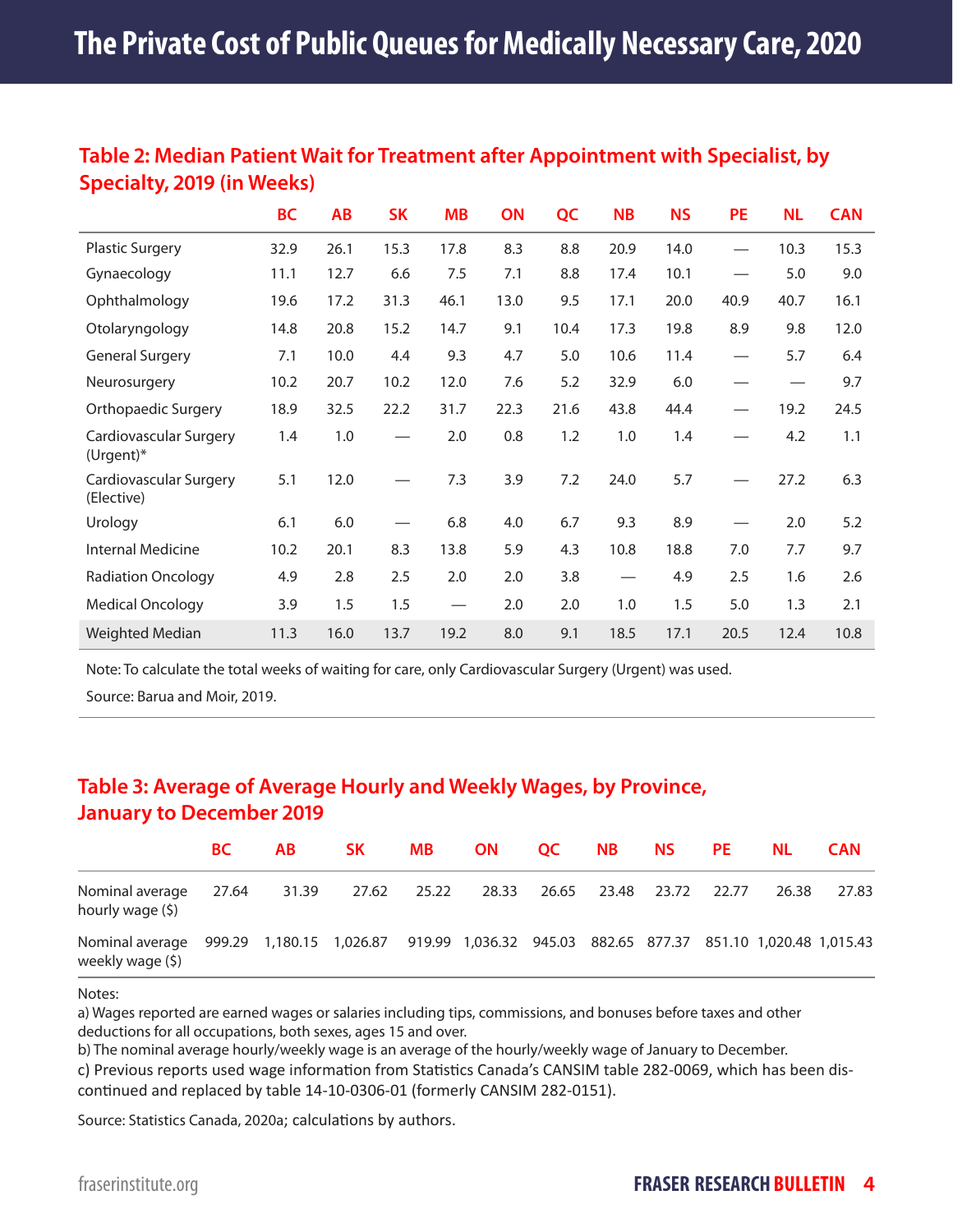#### **Table 4: Estimated Cost of Waiting for Medically Necessary Health Services from Specialist Appointment to Treatment, by Province and Specialty, 2019 (\$ thousands)**

|                                       | <b>BC</b> | <b>AB</b> | <b>SK</b> | <b>MB</b> | ON              | QC     | <b>NB</b>      | <b>NS</b>   | <b>PE</b>         | <b>NL</b>      | <b>CAN</b> |
|---------------------------------------|-----------|-----------|-----------|-----------|-----------------|--------|----------------|-------------|-------------------|----------------|------------|
| <b>Plastic Surgery</b>                | 23,499    | 16,410    | 940       | 1,353     | 4,190           | 2,559  | 1,674          | 599         |                   | 260            | 51,484     |
| Gynaecology                           | 5,863     | 10,936    | 672       | 888       | 7,740           | 4,647  | 2,855          | 993         |                   | 394            | 34,987     |
| Ophthalmology                         | 78,467    | 53,362    | 45,948    | 78,736    | 78,163          | 28,676 | 5,917          | 15,868      | 6,986             | 35,637         | 427,760    |
| Otolaryngology                        | 7,368     | 17,238    | 3,694     | 2,263     | 11,680          | 9,888  | 2,187          | 3,058       | 97                | 694            | 58,166     |
| <b>General Surgery</b>                | 17,623    | 24,542    | 1,684     | 6,186     | 17,747          | 4,377  | 2,239          | 8,714       | $\hspace{0.05cm}$ | 2,017          | 85,128     |
| Neruosurgery                          | 2,077     | 6,695     | 456       | 336       | 3,166           | 661    | 2,752          | 39          |                   |                | 16,182     |
| Orthopaedic<br>Surgery                | 37,043    | 108,972   | 15,864    | 28,261    | 164,651         | 69,845 | 34,514         | 43,221      |                   | 4,006          | 506,377    |
| Cardiovasular<br>Surgery              | 61        | 9         |           | 1         | 46              | 70     | $\overline{4}$ | $\mathbf 0$ |                   | 31             | 222        |
| Urology                               | 5,381     | 3,678     |           | 799       | 9,023           | 3,647  | 1,402          | 2,454       |                   | 4              | 26,389     |
| Internal<br>Medicine                  | 18,862    | 58,499    | 2,456     | 6,420     | 12,727          | 1,275  | 907            | 10,630      | 238               | 1,467          | 113,480    |
| Radiation<br>Oncology                 | 44        | 14        | 2         | 1         | 118             | 116    |                | 26          | 1                 | 2              | 324        |
| Medical<br>Oncology                   | 154       | 19        | 6         |           | 355             | 77     | $\overline{2}$ | 5           | 4                 | $\overline{2}$ | 625        |
| Residual (using<br>est. median data)* | 98,683    | 194,288   | 41,014    | 70,473    | 178,775         | 71,180 | 31,234         | 48,275      | 7,486             | 26,193         | 767,601    |
| <b>Total Cost</b>                     | 295,125   | 494,661   | 112,735   | 195,715   | 488,381 197,019 |        | 85,686         | 133,883     | 14,812            | 70,707         | 2,088,724  |

\* The "residual" count is a count of the number of non-emergency procedures for which people are waiting in Canada that are not included in the Fraser Institute's survey. The wait time used for calculating the residual cost is each province's weighted median wait time for all specialties included in *Waiting Your Turn*.

Sources: Table 1; Table 2; Statistics Canada, 2014; calculations by authors.

sumption that all individuals face the same wait time for treatment in each specialty/province combination, it is mathematically equivalent to assuming that 13.2% of the productivity of all Canadians waiting for care was lost to a combination of mental anguish and the pain and suffering that can accompany any wait for treatment. Multiplying this lost time by an estimate of the average weekly wage of Canadians in 2019 (given in table 3), which provides an estimate for the value of the lost time to each individual,**<sup>5</sup>** gives

an estimate of the cost of productive time that was lost while individuals waited for medically necessary treatments in 2019 (table 4).

The estimated cost of waiting for care in Canada for patients who were in the queue in 2019, according to calculations based on the methodology produced by Globerman and Hoye (1990), was almost \$2.1 billion—an average of about \$1,963 for each of the estimated 1,064,286 Canadians waiting for treatment in 2019. Alter-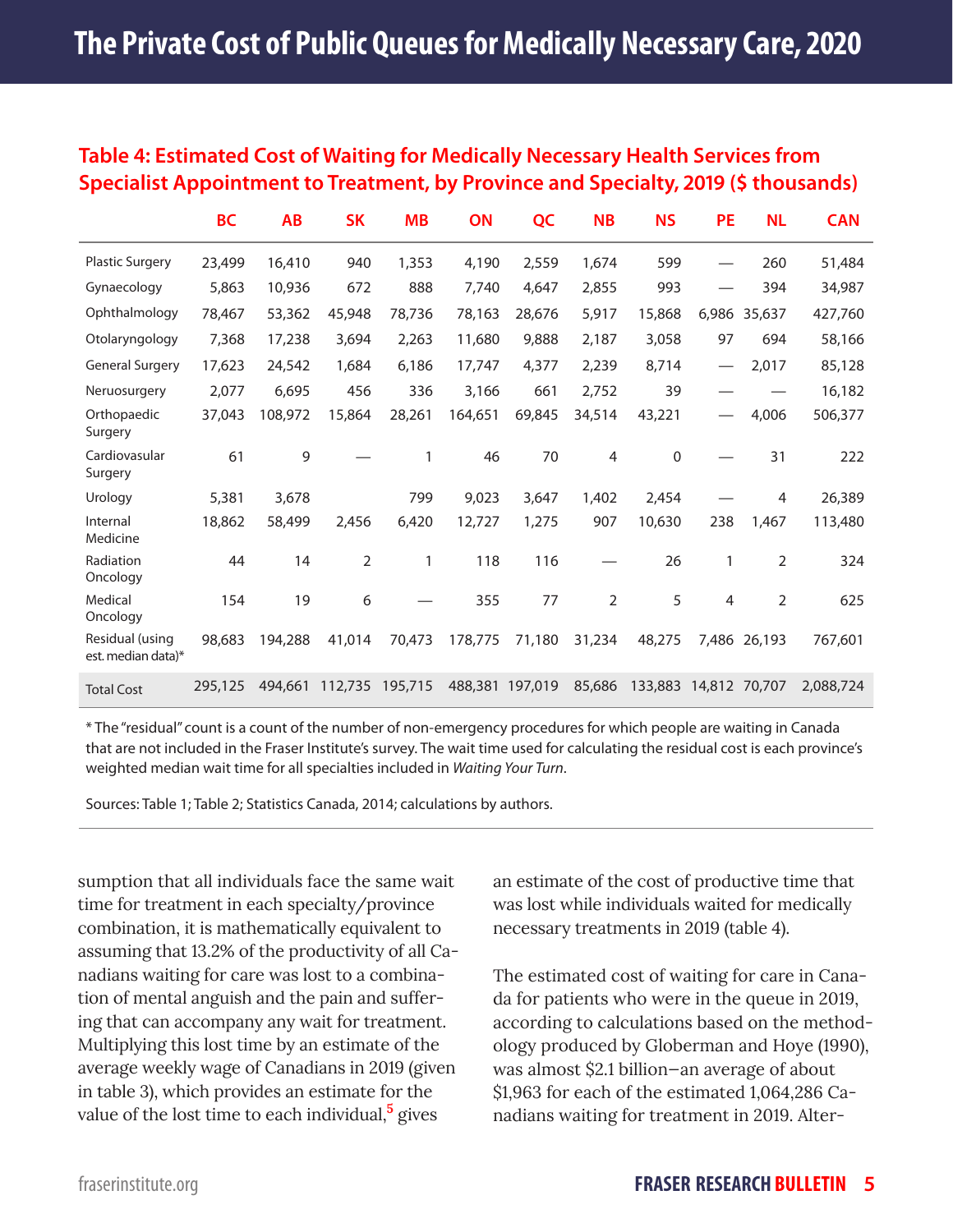

#### **Figure 1: Calculated Cost of Waiting per Patient and Median Wait for Treatment after Consultation with Specialist, 2004–2019**

Sources: Barua and Hasan, 2018; Barua and Jacques, 2019; Barua and Moir, 2019; Barua and Ren, 2015-2017; Esmail, 2005 - 2014; Statistics Canada, 2020a, 2020b; calculation by authors.

nately, that cost works out to roughly \$14,868 for each individual among the 13.2% of patients in the queue who were suffering considerable hardship while waiting for care.**<sup>6</sup>**

Compared to last year, the largest absolute changes to the total private cost of public queues were in British Columbia and Alberta. Specifically, British Columbia saw a \$210,497,000 (or 42%) drop in the total private cost of public queues, while Alberta experienced a \$92,085,000 (or 23%) increase from 2019 (table 4). In BC, this drop was driven by large reductions in the cost of waiting for procedures in Ophthalmology (-\$27,628,000 or -26%) and Orthopedic Surgery (-\$140,005,000 or -79%). Alberta, on the other hand, saw major increases in the cost of Orthopaedic Surgery (\$20,034,000 or 23%), with the cost of Internal Medicine queues nearly tripling (\$38,991,000 or 200%). When compared to last year, Saskatchewan (at \$59,172,000 or 110%) and Newfoundland & Labrador (at \$31,181,000 or 79%) experienced the largest proportional increases in the total cost of public queues. In both Saskatchewan and Newfoundland & Labrador, these increases were primarily driven by growth in the cost of queues for Ophthalmology (\$39,678,000 or 633%, and \$32,913,000 or 1208%, respectively).**<sup>7</sup>**

Of course, this number is a conservative estimate of the private cost of waiting for care in Canada. It assumes that only those hours during the average work week should be counted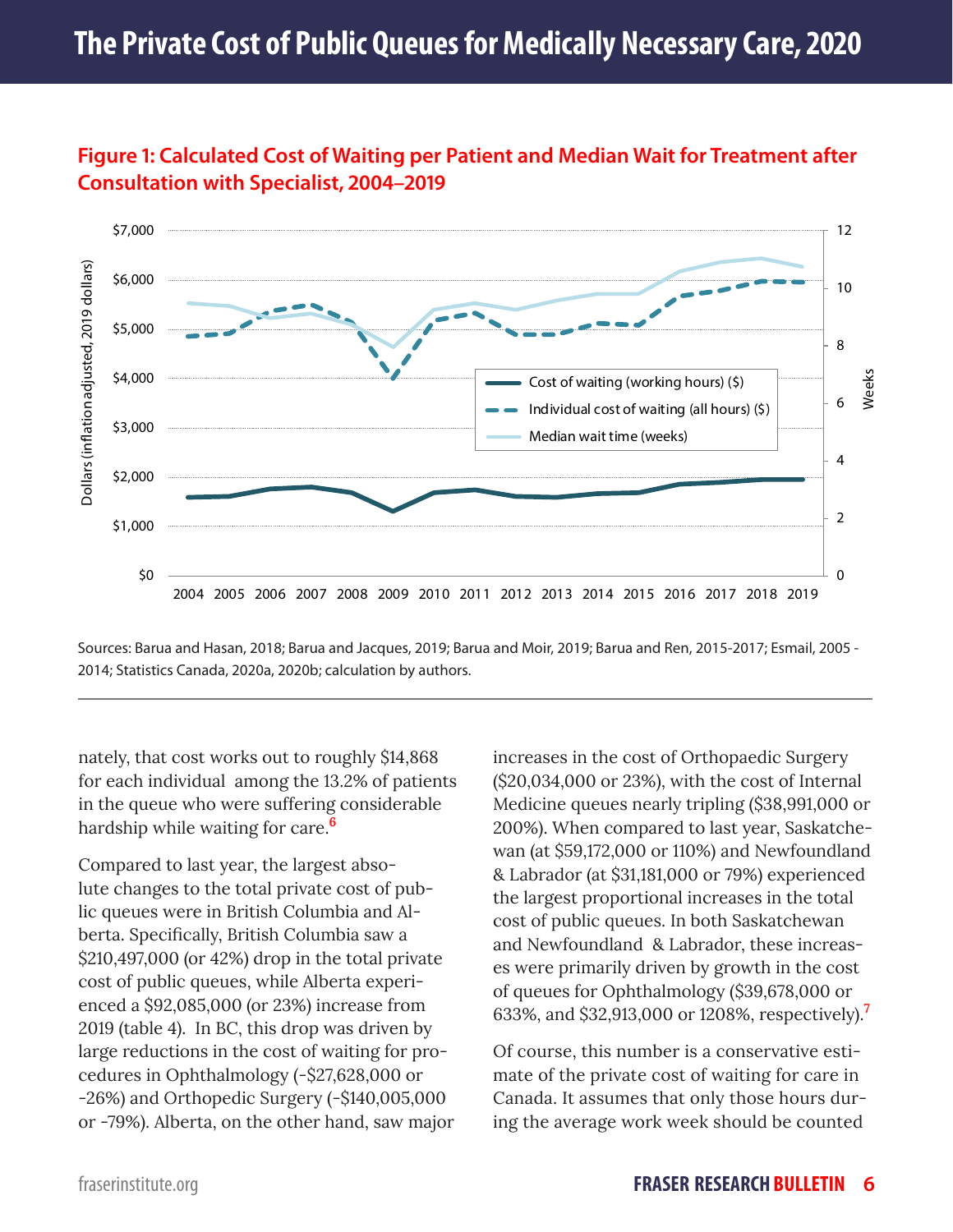as lost. It places no intrinsic value on the time individuals spend waiting in a reduced capacity outside of the working week. Valuing all hours of the week, including evenings and weekends but excluding eight hours of sleep per night, at the average hourly wage (given in table 3) would increase the estimated cost of waiting to almost \$6.4 billion or about \$5,972 per person.

This estimate only counts costs that are borne by the individual waiting for treatment. The costs of care provided by family members (in time spent caring for the individual waiting for treatment) and their lost productivity due to difficulty or mental anguish, are not valued in this estimate.**<sup>8</sup>** Non-monetary medical costs, such as increased risk of mortality or adverse events that result from long delays for treatment, are also not included in this estimate (Day, 2013). Moreover, we only estimate the cost of the wait time from specialist to treatment, and do not include the cost of the 10.1 week wait time from referral by a general practitioner to seeing a specialist,**9** or other delays in the care pathway.

From a historical perspective, the estimated \$1,963 private cost of waiting for treatment per patient in 2019 is 23% higher than the \$1,593 (inflation adjusted, 2019 dollars) estimated for 2004 (see figure 1) with minimal change from the \$1,961 estimated for 2018. If hours outside of the work week are included, the estimated \$5,972 private cost of waiting per patient in 2019 is 23% higher than the \$4,859 estimated for 2004 with minimal change from the \$5,974 estimated for 2018.

#### **Update in methodology**

Editions of this report from 2005-2016 used a Statistics Canada finding that 11.0% of people

were adversely affected by their wait for nonemergency surgery in 2005 (Statistics Canada, 2006). Ren and Barua (2017) calculated a newer estimate of this figure (13.2%) based on raw data (weighted population estimates) contained in the 2014 Data Dictionary of the Canada Community Health Survey's (CCHS) Health Services Access Subsample (Statistics Canada, 2014).**10** This year's report also uses this more recent estimate. The two estimates are, however, not directly comparable because the 11.0% used in the past reports was calculated using data that "do not reflect the waiting times of those still waiting at the time of the survey" (Statistics Canada, 2006). By including those still waiting at the time of the survey, the updated estimate for 2005 would be 14.4%. This suggests that previous reports may have underestimated the cost of waiting for treatment.

This year's report therefore also contains Ren and Barua's (2017) revised estimates of the cost of waiting since 2004 based on updated estimates of the percent of patients whose life are affected by the wait for non-emergency surgery calculated using data from successive iterations of the Canada Community Health Survey's [CCHS] Health Services Access Subsample Data Dictionaries**11** (2003 to 2013).

#### **Conclusion**

The rationing of health care in Canada through queues for medically necessary health services imposes direct costs on those waiting for care. The ability of individuals who are waiting to enjoy leisure time and earn an income to support their families is diminished by physical and psychological pain and suffering. In addition, friends and family may be asked to help those waiting for treatment, or may suffer similar re-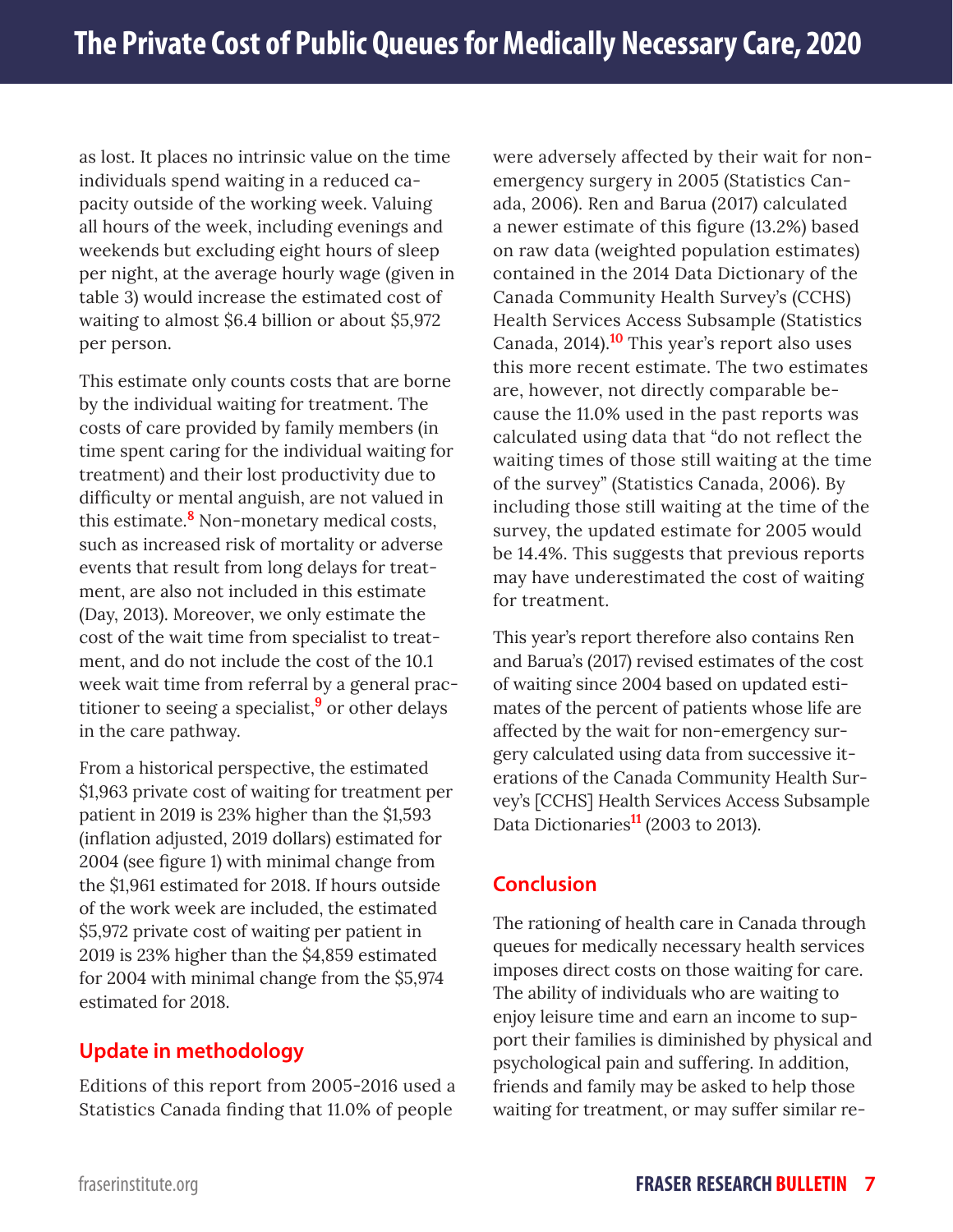ductions in their productive lives because of their own psychological pain.

In 2019, the estimated 1,064,286 Canadians who were waiting for treatment endured an estimated private cost of almost \$2.1 billion, and possibly substantially more, in lost productivity and leisure time.

#### **Notes**

**1** The calculation here measures only the cost of the wait time from specialist to treatment, and does not include the cost of the 10.1 week wait time from referral by a general practitioner to seeing a specialist (Barua and Moir, 2019), or other delays in the care pathway. Thus, this estimate of the privately borne cost of waiting is an underestimate of the true privately borne cost of waiting.

**<sup>2</sup>**Globerman and Hoye employed this methodology in 1990 to develop an estimate of the cost of waiting for medically necessary treatment in the first measurement of waiting times in Canada published by the Fraser Institute. Follow-up examinations of the privately borne cost of queuing since 2004 published by the Fraser Institute also employ this methodology.

**3** This estimate includes the number of non-emergency procedures for which people are waiting that were not included in the survey, reported as the "residual" number of procedures for which people are waiting. For the purposes of calculation, it is assumed that the wait time for these procedures is the same as the weighted median for the 12 specialties in the province in question. For further details on how this number is calculated, see Barua and Moir, 2019.

**<sup>4</sup>**Statistics Canada's findings are based on the percentage of survey respondents who reported that "waiting for non-emergency surgery affected their life." Globerman and Hoye's estimate measures the number of patients who "experienced significant difficulty carrying on their work or daily duties as a result of their medical conditions." Notably, in 2013, 11% of those who reported being affected by their wait reported a loss of income, while 21% experienced loss of work. At the same time, 45% experienced worry, anxiety, and stress, 54% experienced pain, and 42% experienced

problems with activities of daily living (Statistics Canada, 2014; calculations by Ren and Barua, 2017). The methodology employed here for the estimate of the private cost of waiting attempts to measure much more than just lost work or lost income. Rather, it estimates lost productivity in total, including lost on-the-job productivity, lost enjoyment of life, inability to play sports, etc. In other words, the private cost of waiting for care estimated here values the amount of time Canadians spend waiting for care during which these individuals are unable to participate fully in their lives.

**5** Though extending this value of time to all individuals may seem questionable (given that some children and retired seniors will be included in the number of patients in the queue), one need only understand that the lost leisure or ability to concentrate that these individuals endure must have some value. Since seniors are enjoying increasing opportunities to engage in part-time employment, their labour/leisure trade off will be such that the last unit of leisure a senior citizen enjoys is equal in value to the last unit of work he or she undertakes. Seniors who choose not to work are clearly placing a higher value on their leisure time than the labour market will offer for their labour. For children, the value of their leisure (which can potentially be viewed as time for personal growth) or productivity at school (which can be viewed as an investment for the future) is assumed to be, for simplicity, not significantly different from that of a working adult. Furthermore, as there are likely to be few children waiting for treatment, any variation from the value of time for adults is not likely to have a marked effect on the average calculation.

**6** Globerman and Hoye estimated the cost of queuing for medically necessary care to be about \$2,900 per patient in 1989. In 2019 dollars, this works out to approximately \$5,273.

**<sup>7</sup>**The large changes in the total cost of waiting for care in these provinces also reflect significant changes in the estimated cost of waiting for residual procedures. These are based on the wait times for treatment (after specialist consultation) weighted across 12 specialties in each province. While British Columbia saw a reduction in the cost of residual procedures (-\$50,805,000 or -34%), Alberta (\$36,147,000 or 23%) and Saskatchewan (\$22,828,000 or 126%) both saw significant increases this year.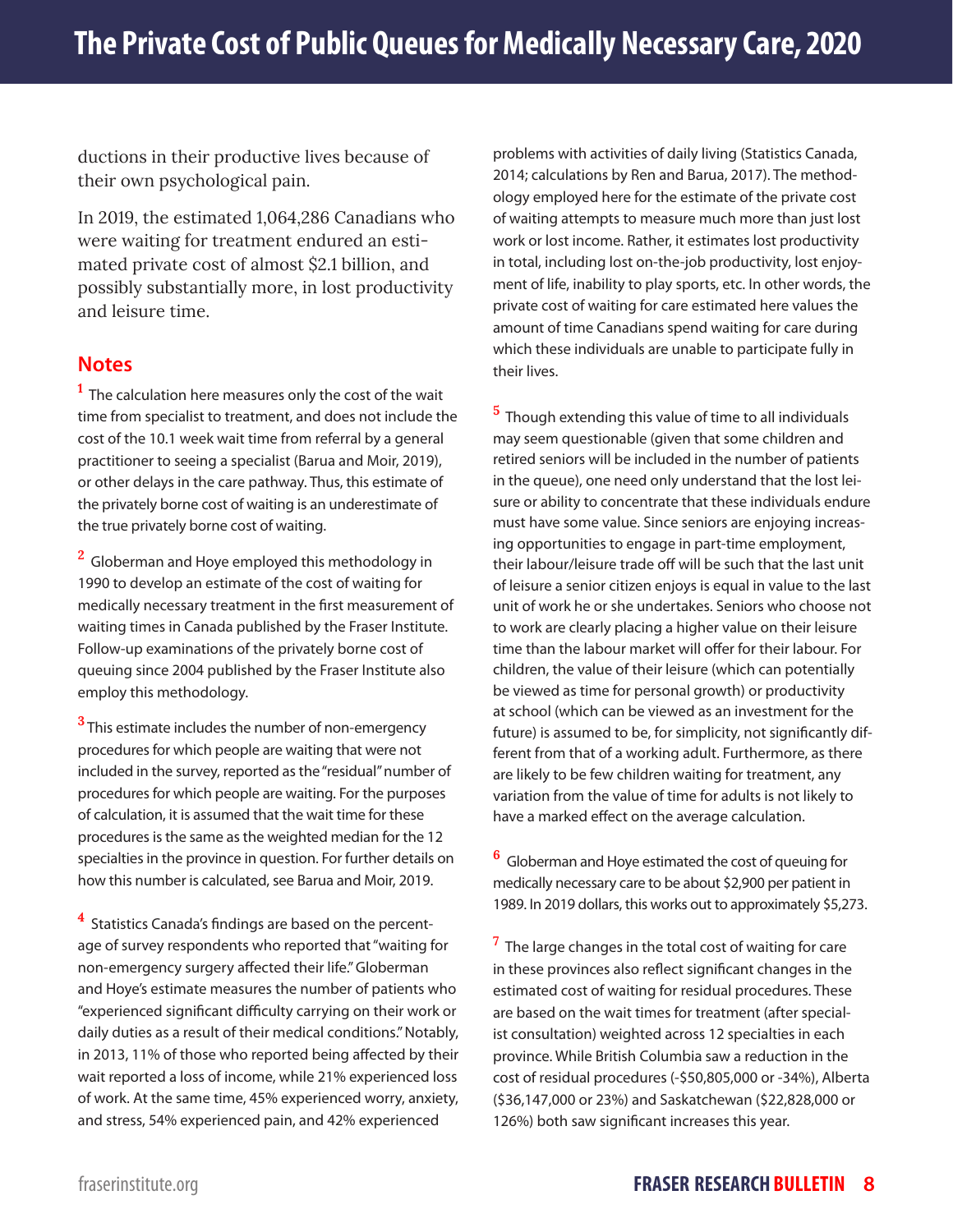**8** In 2013, 13% of individuals whose lives were affected by the wait times for treatment reported an increased dependence on family or friends based on the *CCHS 2013 Subsample Data Dictionary* (Statistics Canada, 2014; calculations by Ren and Barua, 2017).

**<sup>9</sup>**In 2013, approximately 19.4% of individuals who visited a specialist indicated that waiting for the visit affected their life (Statistics Canada, 2014; calculations by Ren and Barua, 2017).

**<sup>10</sup>** Ren and Barua (2017) estimated the rate using (population weighted) responses to WTM\_28 in the CCHS 2013 *Subsample Data Dictionary* (Statistics Canada, 2014). Due to the changes made by CCHS over time, the variable name may vary depending on the edition; however, the concept has stayed the same.

**<sup>11</sup>**The subsample (which includes estimates for all 10 provinces) on access to health care services (ACC) and waiting times (WTM) has been conducted within the CCHS every odd year from 2001 to 2013. For even years, Ren and Barua (2017) calculated an average based on the preceding and following year. For example, in 2012, they took an average of the rate in 2011 (14.8%) and 2013 (13.2%) to get the 14.0%. In 2015, the HSAS subsample was discontinued. The authors therefore use the 13.2% from the 2013 edition for all subsequent calculations.

#### **References**

- Barua, Bacchus, and Sazid Hasan (2018). *The Private Cost of Public Queues for Medically Necessary Care*, 2018 edition. Fraser Institute.
- Barua, Bacchus, and David Jacques (2019). *The Private Cost of Public Queues for Medically Necessary Care*, 2019 edition. Fraser Institute.
- Barua, Bacchus, and Mackenzie Moir (2019). *Waiting Your Turn: Wait Times for Health Care in Canada*  (2019 edition). Fraser Institute.
- Barua, Bacchus, and Feixue Ren (2015-17). *The Private Cost of Public Queues for Medically Necessary Care* (various issues). Fraser Institute.

Day, Brian (2013). The Consequences of Waiting. In Steven Globerman (ed.), *Reducing Wait Times for Health Care: What Canada Can Learn from Theory and International Experience* (Fraser Institute): 45-75.

- Esmail, Nadeem (2005-2011). The Private Cost of Public Queues. *Fraser Forum* (various issues).
- Esmail, Nadeem (2009). *Waiting Your Turn: Hospital Waiting Lists in Canada* (19th ed.). Fraser Institute.
- Esmail, Nadeem (2013-14). *The Private Cost of Public Queues for Medically Necessary Care* (various years). Fraser Institute.
- Globerman, Steven, with Lorna Hoye (1990). *Waiting Your Turn: Hospital Waiting Lists in Canada*. Fraser Institute.
- Hazel, Maureen, and Nadeem Esmail (2008). The Private Cost of Public Queues. *Fraser Forum* (December–January): 25–29.
- Statistics Canada (2006). *Access to Health Care Services in Canada: January to December 2005*. Catalogue No. 82-575-XIE. Statistics Canada. **<https:// www150.statcan.gc.ca/n1/pub/82-575-x/82-575 x2006002-eng.htm>, as of February 11, 2020>.**
- Statistics Canada (2004-2014). *Health Services Access Subsample (HSAS). Canadian Community Health Survey*. Special request, received on April 10, 2017. Statistics Canada.
- Statistics Canada (2020a). *Table 14-10-0306-01: Labour force survey estimates (LFS), wages of employees by type of work, National Occupational Classification (NOC), sex, and age group, unadjusted for seasonality, monthly (current dollars)*. Statistics Canada.
- Statistics Canada (2020b). *Table 18-10-0005-01: Consumer Price Index (CPI), annual (2002=100)*. Statistics Canada.